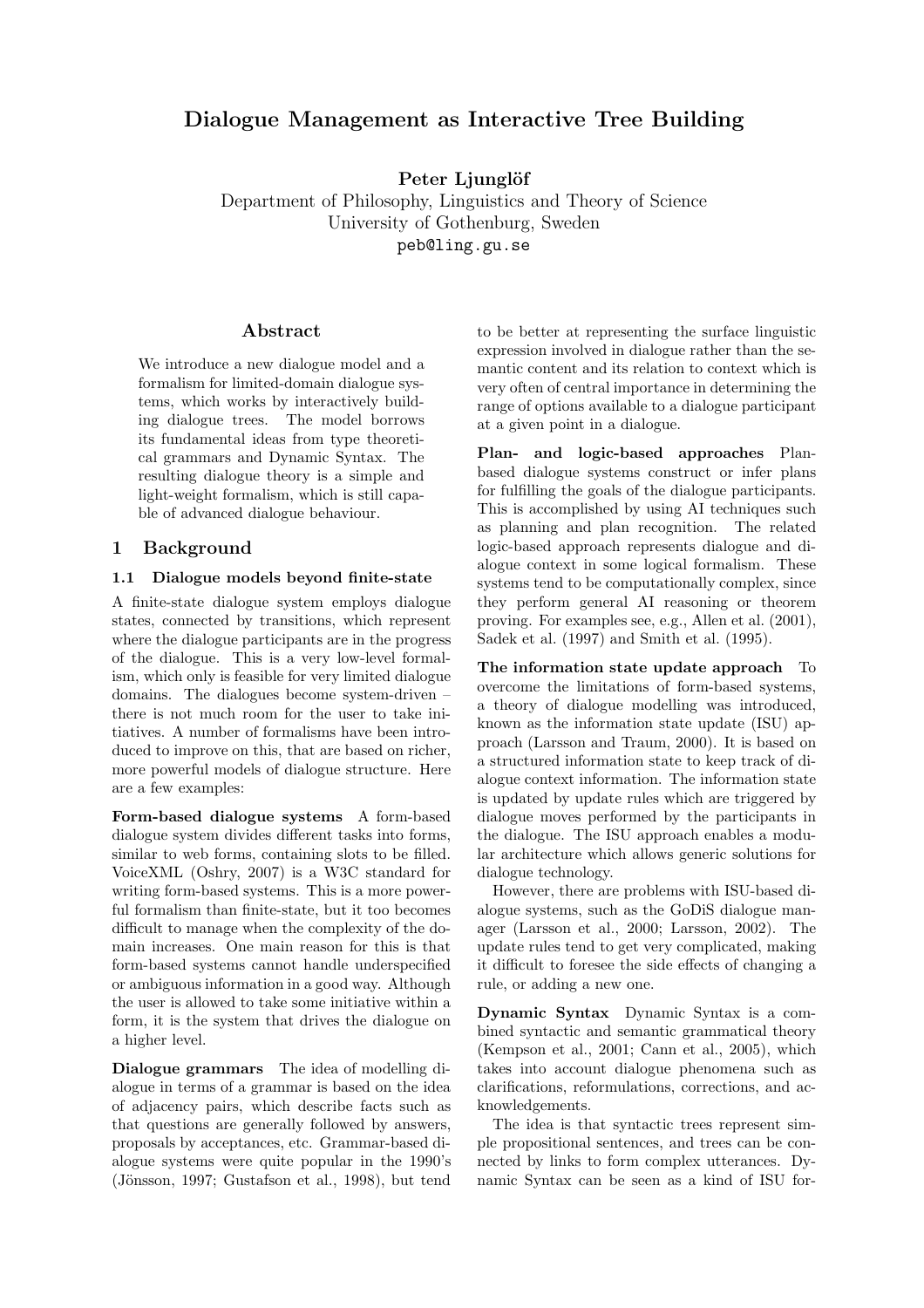malism; the trees are built incrementally word-byword, where an incomplete tree corresponds to an incomplete utterance. Words whose function is not determined yet (e.g., whether a noun in initial position should act as a subject or an object), are added as unfixed nodes below the current tree. Further on, when the interpreter has read some more words and its function has been determined, an unfixed node becomes a fixed part of the tree.

Since the minimal linguistic units in Dynamic Syntax are words, it is in practise only used for analysing single sentences or short dialogue exchanges. For full-size dialogues, the input resolution is too fine-grained.

**Dialogue as proof editing** Ranta and Cooper (2004) describe how a dialogue system can be implemented in a syntactical proof editor based on type theory, originally developed for editing mathematical proofs. Metavariables in the proof term represents questions that needs to be answered by the user so that the system can calculate a final answer. This is very similar to the Prolog-style proof-searching dialogue of Smith et al. (1995), but with a foundation in type-theory. However, Ranta and Cooper only support information-seeking dialogues, and the backbone is a fairly simple formbased dialogue system. Furthermore, there is no account for underspecified answers, anaphoric expressions, or ambiguous answers.

Our proposed dialogue model can be seen as a development of the approaches of Ranta and Cooper, and Smith et al., using ideas from Dynamic Syntax and ISU to make the system more flexible.

#### **1.2 The Logic of Finite Trees**

Dynamic Syntax is based on the underlying Logic of Finite Trees (Blackburn and Meyer-Viol, 1994), a logical theory which makes it possible to interactively build a tree in a logically well-founded manner. We will use two concepts from this logic; unfixed nodes and linked trees:

**Unfixed nodes** An unfixed node is a subtree which we know should be attached somewhere below a given node, but we do not yet know exactly where. Figure 1 contains three unfixed nodes: the A node dominates the B node, while the C node dominates both the D and E nodes. This means that in the final tree, C will contain both D and E as descendants. Note that this doesn't say anything about the order between D and E, it can even be the case that one of them will dominate the other in the final tree.

In Dynamic Syntax, unfixed nodes are used when the syntactic function of a phrase is unknown. E.g., a noun in initial position can function as a subject or an object, depending on the



Figure 1: Unfixed nodes in a tree.



Figure 2: Two linked trees.

context. In the framework we introduce, unfixed nodes will be used for representing underspecified and/or ambiguous information.

**Linked trees** Any node in a tree can have links to other trees. A link between two trees does not say that one of them dominates the other, it is merely a link between tree nodes. We assume that all links are labelled, as in figure 2.

In Dynamic Syntax, linked trees are used for, e.g., relative clauses, prepositional phrases, definites, anaphoric expressions and such things, whereas we will used them for question answering, sub-dialogues, and anaphoric references.

#### **1.3 Type-theoretical grammar**

Type theory is based on the Curry-Howard correspondence – "formulae-as-types" – where types correspond to propositions and terms correspond to proofs. To prove a proposition  $T$  we have to build a syntactic term  $t : T$ . An interactive proof editor builds a term interactively, where a metavariable  $T$  is used for an unknown subterm of type  $T$ . As Ranta and Cooper  $(2004)$  noted, ?T can be seen as a question posed by the system, "Which term of type  $T$  do you want to put here?".

Grammatical Framework (GF) is a grammar formalism based on type theory (Ranta, 2004). The main feature is the separation of abstract and concrete syntax, which makes it very suitable for writing multilingual grammars. The abstract part of a GF grammar defines a set of abstract syntactic structures, called abstract terms or trees; and the concrete part defines a relation between abstract structures and concrete structures. This separation of abstract and concrete syntax is crucial for our treatment of dialogue systems. A rich module system also facilitates grammar writing as an engineering task, by reusing common grammars.

**Abstract syntax** The abstract theory of GF is a version of Martin-Löf's (1984) type theory.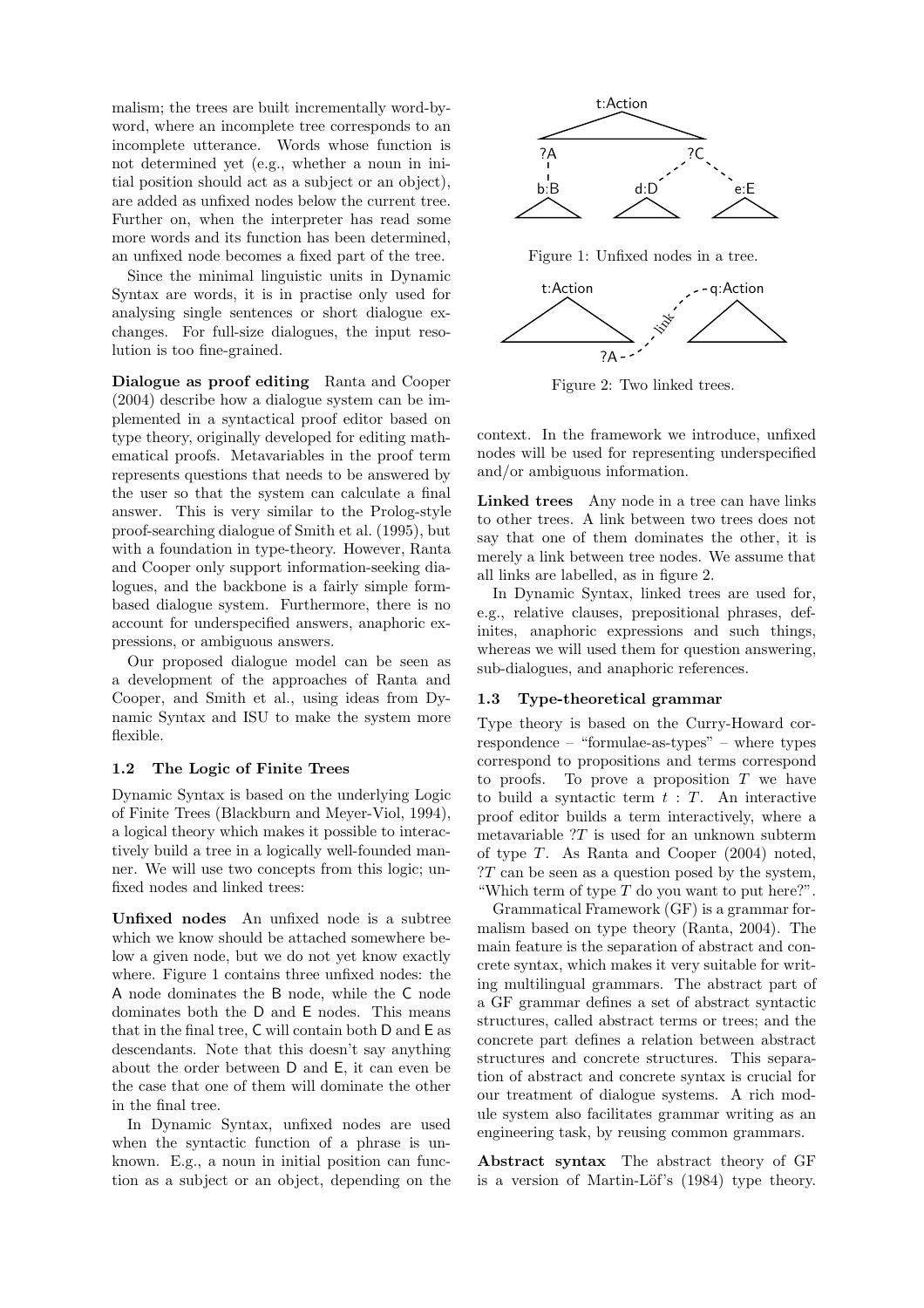A grammar consists of declarations of categories and functions. In figure 3 is an example grammar, which we will use as our example domain. With the declaration route(?Dest,?Dept):Route, we mean that route $(x,y)$ :Route whenever x:Dest and  $y:$ Dept.<sup>1</sup> Furthermore, the grammar can contain function definitions, which we will use for calculating dialogue actions.

**Concrete syntax** GF has a *linearization* perspective to grammar writing, where the relation between abstract and concrete is viewed as a compositional mapping from abstract to concrete structures, called linearization terms. Linearizations are written as terms in a typed functional programming language, which is limited to ensure decidability in generation and in parsing.

It is possible to define several concrete syntaxes for one particular abstract syntax. Multilingual grammars can be used as a model for interlingua translation, but also to simplify localization of language technology applications such as dialogue systems.

Since this article is about the abstract dialogue model, and not about parsing and generation, we will not give any examples of linearization definitions. Examples of GF linearizations for dialogue systems can be found in Bringert et al. (2005) and Ljunglöf and Larsson (2008).

## **2 A tree-based ISU dialogue model**

Our proposed dialogue model is an ISU model in that it operates on an information state which is modified by update rules. However, the information state is not a flat representation of plans and questions under discussion, as in, e.g., the GoDiS dialogue manager (Larsson, 2002). Instead the information state is represented by an incomplete tree in a similar way as is done in Dynamic Syntax, where incomplete nodes in the tree correspond to information that remains to be given.

In contrast with Dynamic Syntax, the minimal linguistic units are user and system utterances, and not single words. This makes it possible to model practical full-length dialogues, instead of being restricted to single sentences or short dialogue exchanges.

The goal of the dialogue is to build a tree, and when this tree is completed, it represents a task which the user wants the system to perform in some way. This is similar to a form in a formbased system, and a dialogue plan in an ISU system such as GoDiS, but it has a hierarchical, treebased, structure instead of being flat. Using a treebased information state means among other things that we can treat tasks, issues, plans and forms in exactly the same way as we treat the ontology of individuals, properties and predicates, thus simplifying the underlying logic. The use of trees, here, is related to the use of dialogue trees in, for example, work by Lemon et al. (2002), and are also found in dialogue grammar approaches. However, the kinds of trees we are using and the relationships we express between them are more complex. The main difference is that we used unfixed nodes and linked trees, which adds flexibility to the dialogue which has been a problem for grammar-based systems.

## **2.1 Specifying the dialogue domain**

Simliar to our previous work (Bringert et al., 2005; Ljunglöf and Larsson, 2008), we use a type theoretical grammar to specify all aspects of the dialogue domain – tasks, issues, plans and forms, as well as individuals, properties and predicates. We can then make use of type checking for constraining the dialogue trees, and type checking can also be used when interpreting user utterances and when providing the user with suggestions of what to say next.

Another advantage with using a type theoretical grammar formalism, is that it is a multiple-level formalism, which can be used to specify the concrete user and system utterances which correspond to the tree structures that are used in the information state. Furthermore, Grammatical Framework is a multiple-language formalism, meaning that we can specify the dialogue domain as the languageindependent part of the grammar, which is shared with all different language-dependent parts. Finally, type-checking is used to ensure that the different grammar instances are sound with respect to the dialogue domain.

To specify a dialogue domain, we have to declare all possible ways of forming trees. As already mentioned, an example travel agency domain is shown in figure 3, where with the declaration route(?Dest,?Dept):Route, we mean that route $(x,y)$ :Route whenever x:Dest and y:Dept. In this domain the user can book an event, ask for the price of an event, and ask when something happens. The possible events are oneway and round trips, hotel stays and conferences.

An example dialogue tree according to the specification is book(oneway(route(to(lon),from(gbg)), tomorrow)), which is also shown in figure 4. The concrete syntax defines translations between trees and utterances, and one possible translation of the example tree is "Book a oneway trip tomorrow from Gothenburg to London". We assume that the concrete syntax also defines translations of shorter phrases, such as "Book a oneway trip tomorrow", book(oneway(route(?,?),tomorrow)), and "A trip to London", route(to(lon),?).

<sup>&</sup>lt;sup>1</sup>Note that we use a different GF grammar syntax than is common, to emphasise the similarities with tree-building and incomplete trees.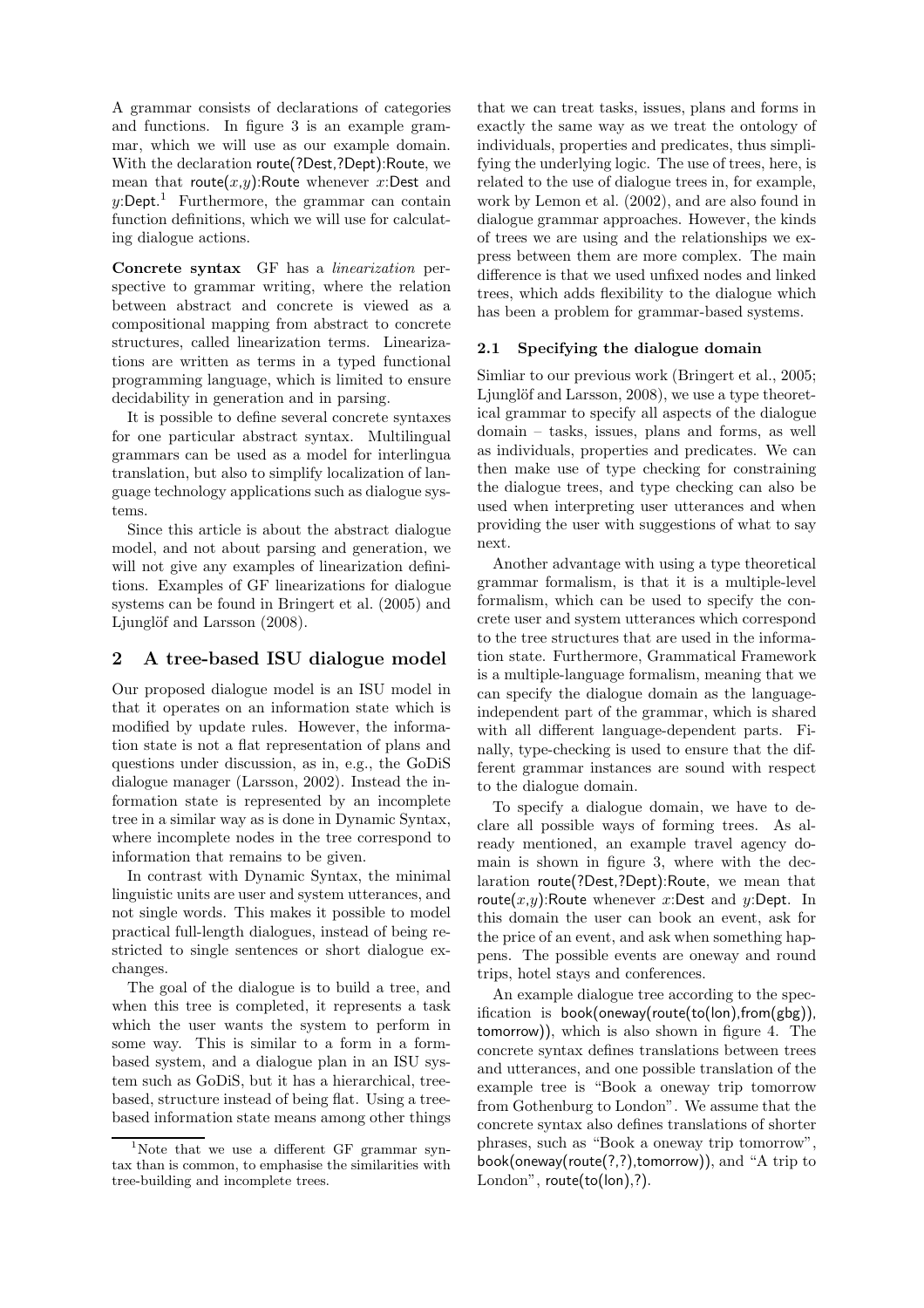



acl, diaholmia, ... : Conference €450, €600, . . . : Price



Figure 4: A completed dialogue tree

#### **2.2 Dialogue as interactive tree building**

The dialogue system tries to build a complete tree by successive refinement. In the middle of the dialogue, we represent the uninstantiated parts of the tree with metavariables. In this framework the metavariables are typed (which we write as  $T$ ) – when a new variable is created we can always infer its type from the types of the constants in the tree.

During the dialogue there can be several active dialogue trees, but there is always one current tree, and in that tree there is one single node which has focus. The focus node is highlighted like  $\star$ this $\star$  in our example trees. The dialogue tree and its focus are operated with commands, such as changing focus to another node, inserting subtrees below the focus node, refining metavariables, etc.

The general idea is that the system moves the focus to a metavariable node, and asks the user to refine that node. User utterances are translated to incomplete subtrees, which the system tries to incorporate. If the user utterance is of the same type as the focused metavariable, the tree can be extended directly. Otherwise the system tries to add the utterance as an unfixed node below the focus, if possible, or tries to change focus to another metavariable which has the correct type.

### **2.3 System-driven dialogue**

The dialogue starts with an incomplete tree, with only one metavariable stating the final type of the tree. In the example domain this final type is Ac-



Figure 5: An incomplete dialogue tree.

tion, so the initial tree is ?Action. The system then asks the question "What do you want to do?".

**Direct answer** If the user gives a direct answer "Book a oneway trip tomorrow", book(oneway(  $route(?,?)$ , tomorrow)), it is inserted at the focus node.

**Being helpful** If the user asks for help, or remains silent for a while, the system tries to refine the focus node itself. According to the specification, there are three possible actions, so the node is refined to the disjunction ?(book∨howmuch∨when):Action. This is interpreted as an alternative question, "Do you want to book an event, ask for the price, or know a date?".

### **2.4 Handling underspecified information**

The user is not required to always give direct answers to the system's questions; (s)he can, e.g., give underspecified answers. For incorporating underspecified information we use unfixed tree nodes, which is similar to how Dynamic Syntax does it: If the syntactic function of a word is unknown, its corresponding node in the tree becomes underspecified; e.g., a noun in initial position can be used as subject or object, and we cannot know which until more words are incorporated. This also corresponds to clarifications in GoDiS, within a single plan or between different plans.

If the user answers "A trip to London"  $(route(to(lon),?))$ , it is not a direct answer to the question ?Action. But since the answer type Route is dominated by Action, the system adds the answer tree as an unfixed node to the focus node. This is shown in figure 5.

Now, there are (at least) three different refinement strategies, depending on how the system searches for new metavariable nodes. We call these strategies top-down, bottom-up and "bottom-down".

**Top-down refinement** After this the system tries to refine the focus using the dominated tree as a constraint. Of the three possible Action refinements, only book and price can dominate a Route, so the focus node is refined to ?(book∨howmuch):Action. This is shown in figure 6.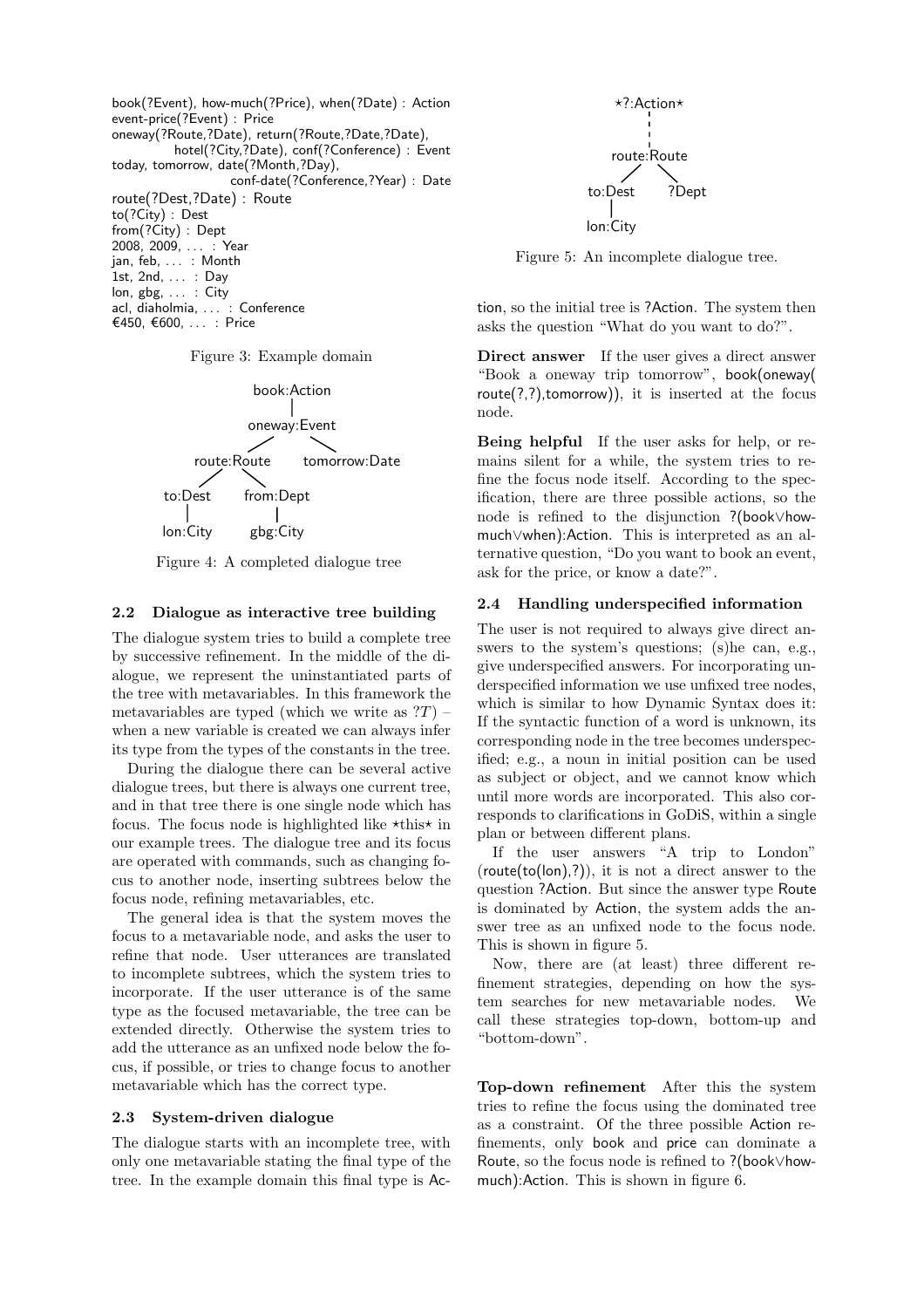

Figure 6: Top-down refinement of figure 5



Figure 7: Bottom-up refinement of figure 5

The same thing will happen later in the dialogue, when the system wants to know which event to book (assuming that was what the user intended). When trying to refine the ?Event metavariable, only two of the four possible events can dominate a Route, so the node is refined to ?(oneway∨return):Event.

**Bottom-up refinement** Top-down refinement tries to connect a metavariable node with its unfixed tree by successively refining the dominating node. An alternative strategy is to instead connect the nodes by refining the dominated node. We call this strategy bottom-up refinement. The idea is that whenever the focus node has an unfixed child, the focus is moved to that child and refinement is done upwards. This means that when bottom-up refining the user answer "A trip to London", the system asks whether the user meant a oneway or a return trip, as shown in figure 7.

Furthermore, there are two different flavours of this dialogue strategy – non-aligned and aligned refinement. The most straight-forward variant of bottom-up refinement is to collect the possible immediate parents of the dominated node in the alternative question. Now, assume that the user only answered "London" to the initial ?Action question. There are three possible parents to a City – to:Dest, from:Dept and hotel:Event – which means that the system will have to ask the question ?(to:Dest∨from:Dept∨hotel:Event), which could be translated as "Do you mean to London, from London or a hotel in London?".

If it feels awkward to ask alternative questions about terms of different types, we can use *aligned* bottom-up refinement instead. In this variant, we



Figure 8: Bottom-down refinement of figure 5

collect the closest possible parents *all having the same type*. Since both Dest and Dept are dominated by Event, the question we get in our example is ?(oneway∨return∨hotel):Event.

**"Bottom-down" refinement** A third possible dialogue strategy, which we call "bottom-down" refinement, is to immediately dig into the tree that the user provided and try to complete that tree, before returning to the original top-level question. This means that after the system has attached the user answer "A trip to London" as an unfixed child of the ?Action node, focus is moved to the first metavariable in the given tree. The next question will therefore be "From where do you want to go?", as shown in figure 8. When the dominated tree is completed, the system can either proceed by topdown refining the dominating Action node, or by bottom-up refining the dominated Route node.

#### **2.5 When the dialogue tree is complete**

After hopefully a successful interaction, the dialogue tree is completed and represents an action that the user wants the system to execute. We model this with functional definitions, mapping the trees into action descriptions that the system can execute. In our example domain we can distinguish two kinds of actions:

**Answering a question** Some of the trees in the dialogue domain represent questions asked by the user. In our example both how-much(?Price) and when(?Date) represent user questions. To answer the question the system needs to consult a database, which can be encoded as function definitions in the domain:<sup>2</sup>

 $def$  conf-date(acl, 2009) = date(aug, 2)  $def$  conf-date $(\dots) = \dots$ **def** event-price(oneway(route(gbg,lon), tomorrow) =  $€450$ **def** event-price $(\dots) = \dots$ 

After the dialogue tree is completed, the system evalutes it into an answer which then can be told to the user. The evaluated tree is added as a new

<sup>&</sup>lt;sup>2</sup>Note that we are allowed to generate these function definitions automatically from the database in advance, or even on demand.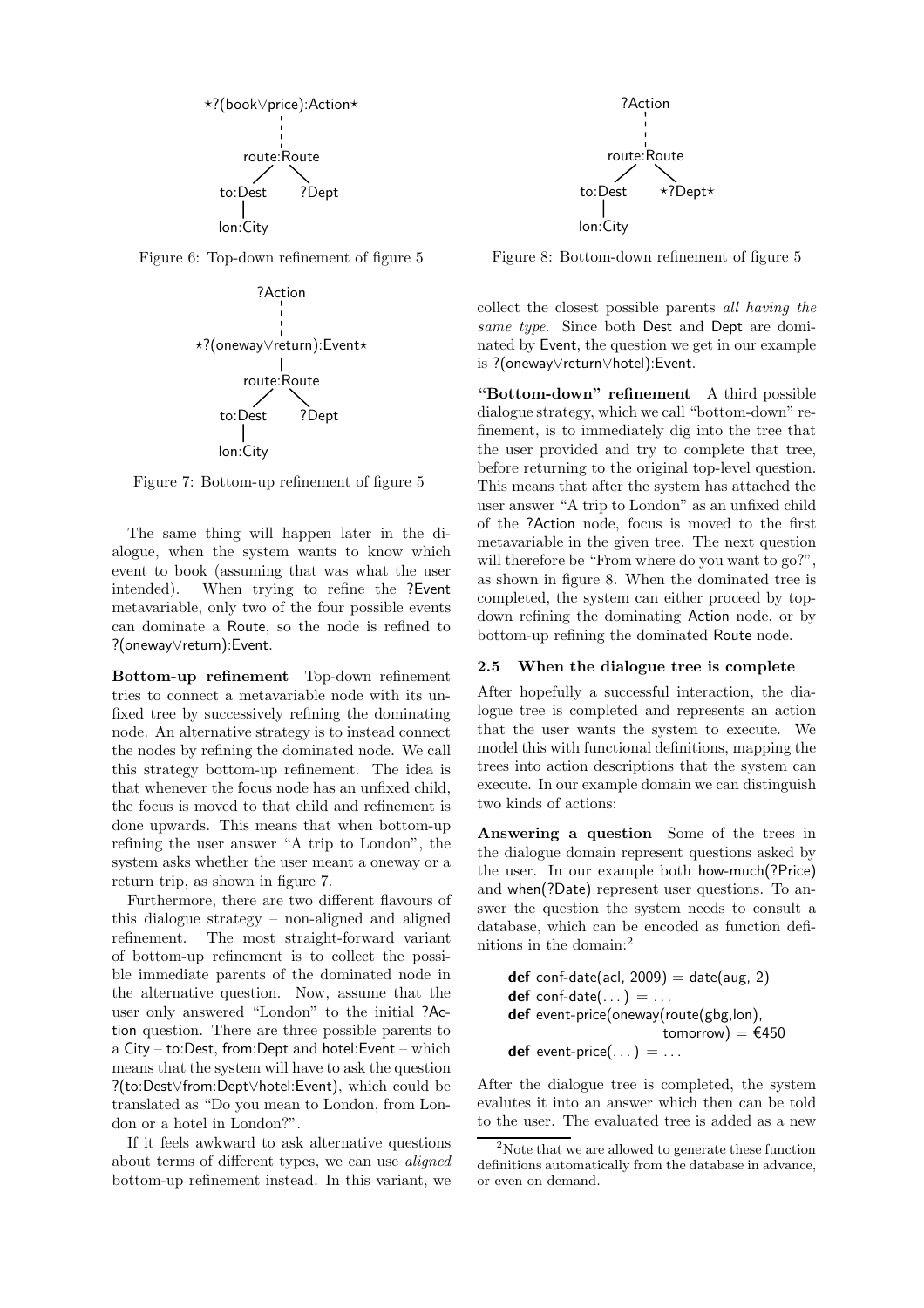

tree with a link to the original completed tree. The exact phrasing of the answer is specified in the concrete syntax.

For example, suppose the user asks "When is ACL?", which is recognised as when(confdate(acl,?)). The system moves the focus to the metavariable, asking "Which year do you mean?", to which the user answers "2009". Now we get the final tree when(conf-date(acl,2009)), which is reduced by the function definitions to when(date(aug,2)). The system uses the concrete syntax to translate this into the answer "ACL starts 2nd August". The final dialogue state contains the question tree and the answer tree, connected by a link, as shown in figure 9.

**Performing an action** If the final tree is a booking of an event, the system needs a way of communicating with the outside world. Our simple solution is to attach side-effects to the typetheoretical function definitions. The problem with this is that the side-effects will reside outside the logical framework, which means that we cannot rely on type-checking or logical reasoning, for outside world interaction.<sup>3</sup> For example, the result of applying the term book(*event*) could be success(booking(*id*)) if the booking succeeds with booking number *id*, or failure(*reason*) otherwise, where *reason* is some explanation of why the booking failed.

#### **2.6 Sub-dialogues**

One important property of a flexible dialogue system is the possibility to engage in a sub-dialogue, and when that dialogue is finished, to return to the original dialogue. Here is an example from our example domain:

- **U:** "I'd like to book a trip from Gothenburg to Singapore"
- **S:** "When do you want to leave?"
	- **U:** "When is ACL?"
	- **S:** "Which year do you mean?"
	- **U:** "This year"
	- **S:** "ACL starts 2nd August."
- **U:** "Okay, I'll leave the day before"



Figure 10: Engaging in a sub-dialogue

## **S:** "I have booked a trip to Singapore on 1st August."

We treat sub-dialogues in a similar way as Dynamic Syntax treats relative clauses: Since a relative clause is a statement of its own, it is interpreted as a complete tree, which is connected with a link to the referring node in the main tree. And in the same way a sub-dialogue is a tree of its own, with a link to the node where the sub-dialogue was introduced in the main dialogue tree. Figure 10 shows the dialogue state when the system asks the question "Which year do you mean?". After the user has answered this question, the system will create an answer tree just as in figure 9, after which focus is returned to the remaining ?Date metavariable in the main tree.

To be able to recognise the final user utterance correctly, the system needs to be able to handle anaphoric references ("the day before") by following sub-dialogue links.

#### **2.7 Anaphoric expressions**

In Dynamic Syntax, linked trees are also used for anaphoric references. A pronoun, or a definite noun phrase, suggests that there is a matching reference somewhere in the context. We treat anaphora in a similar way, by linking the anaphoric node to a previous dialogue tree.

- **U:** "How much is a flight from Gothenburg to London tomorrow?"
- **S:** "It costs €450."
- **U:** "Okay, book it"
- **S:** "I have booked a flight to London tomorrow."

After the first two utterances we have two dialogue trees – one representing the user question which is linked to the answer tree. Since these trees are completed, the next user utterance creates a new dialogue tree. The pronoun "it" is translated to a special constant it:Event, which triggers a lookup in the dialogue context for a matching subtree of the same type. The system finds a matching tree and creates an anaphoric link, as is shown in figure 11. When executing the booking, the system can use the event referred to by the link.

<sup>&</sup>lt;sup>3</sup>Note that this is a problem that is shared with other existing dialogue frameworks. A more logically sound solution would be to, e.g., use a *state monad* for modeling the outside world (Wadler, 1997).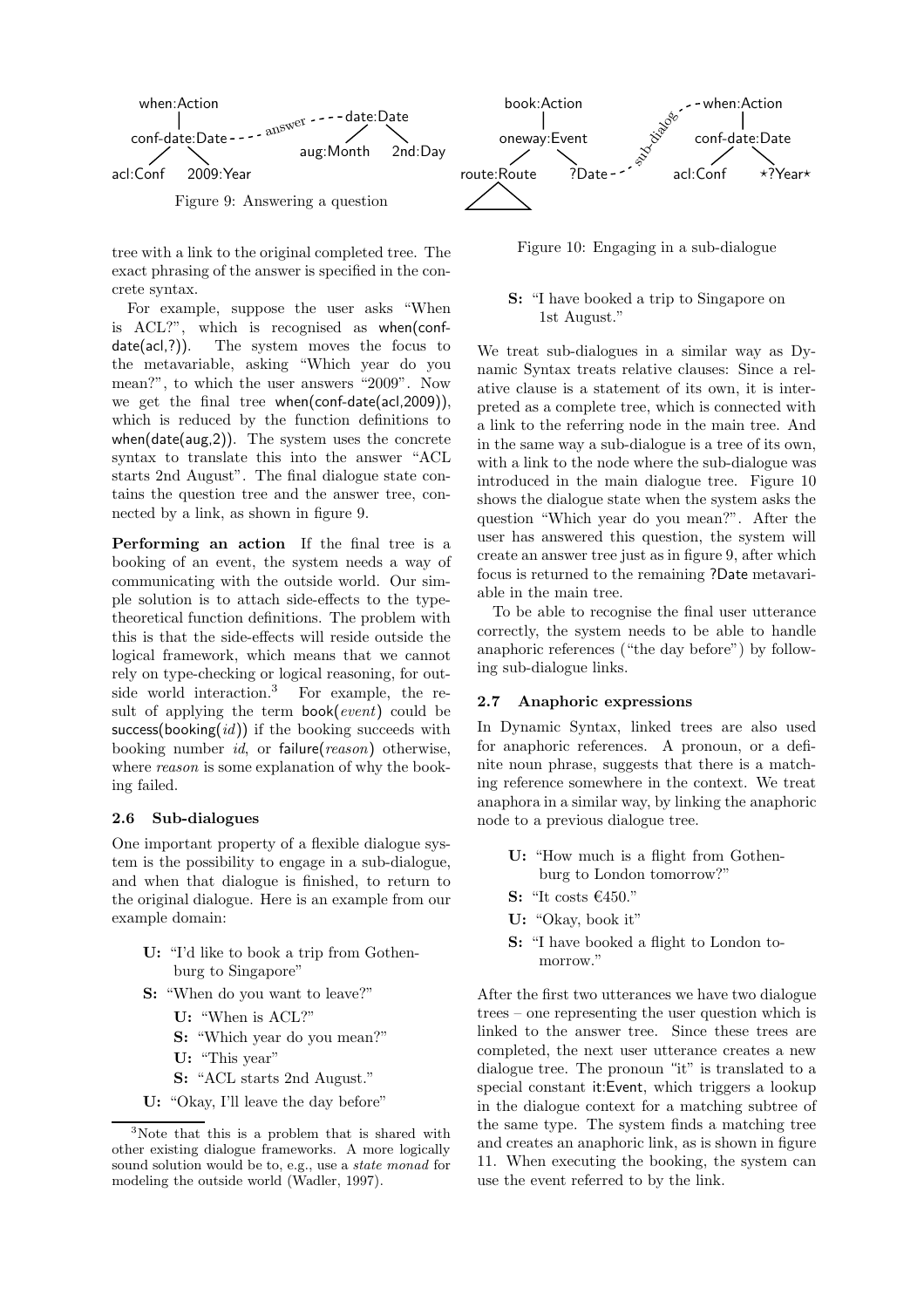

Figure 11: Handling anaphoric expressions

## **3 Discussion**

We have introduced a dialogue model which works by interactively building dialogue trees. The model is a development of the "dialogue as proof editing" idea by Ranta and Cooper (2004), enhanced with a treatment of underspecification and references inspired from Dynamic Syntax.

**Specifying user and system utterances** By using a type-theoretical grammar formalism such as Grammatical Framework, we can specify all user and system utterances together with the abstract specification. The type checker can be used for catching errors in the specification, and the modular features of GF can be used for reusing grammar resources.

**Questions under discussion** The metavariables in the active dialogue tree correspond to the QUD (Questions Under Discussion), introduced by Ginzburg (1996). The QUD is a partial ordered set, and its topmost element corresponds to the focus node in our framework. The partial ordering of the QUD is implicit in our model, in the domain specification together with the order in which the algorithm searches the tree for metavariables.

**Unified treatment of plans and items** If we look at the domain specification in figure 3, we see that there is no conceptual difference between the plans (e.g., asking for the price or specifying an event) and the individual entities (e.g., the cities, dates or conferences). In fact, a declaration of a function such as route(?Dest,?Dept), both defines a dialogue plan (asking for a destination and a departure city) and the resulting individual (a specific route between two cities). This is in contrast with traditional form-based systems such as VoiceXML, and ISU systems such as GoDiS, where plans and individuals are separate concepts.

**Unfixed tree nodes** We use unfixed tree nodes for representing underspecified information, much in the same way as Dynamic Syntax does. The underlying Logic of Finite Trees automatically uses these nodes as constraints on the dominating nodes. We have described several different strategies for handling underspecified information (top-down, bottom-up and "bottom-down"), which then correspond to different strategies for accommodation in existing ISU dialogue models.

**Links between trees** Similar to Dynamic Syntax, we use links between trees for question answering, sub-dialogues and anaphoric expressions. The GoDiS dialogue manager handles sub-dialogues by having a stack of active plans, but it has no treatment of anaphoric references.

**Function definitions for system replies** Type-theoretical function definitions represent system replies to user questions and requests. This corresponds to external database calls in other formalisms, the difference being that we are using a well-founded logical theory, hopefully making it easier to reason logically about the properties of the system.

### **3.1 Future work**

There are some issues that we have not addressed in this article, which are necessary for a working dialogue system.

**Feedback** We have not described how feedback should be treated. The reason is that since feedback cannot be defined in terms of the dialogue tree, its treatment is an orthogonal matter. Our aim is to incorporate the Interactive Communications Management (ICM) of Larsson (2002) into the system. This means that we need to add feedback information to the dialogue state, in parallel with the linked dialogue trees.

**Corrections** We have not described how the user can correct erroneous information in the dialogue tree. To be able to do this we need commands for deleting and changing tree nodes, as well as a functioning feedback system for clarifying the corrections.

**Implementation** We have rudimentary implementations in the programming languages Haskell and Python, but they need much more work to be useable as dialogue systems.

## **Acknowledgments**

I am grateful to Staffan Larsson and four anonymous referees for constructive comments and suggestions.

## **References**

James Allen, Donna K. Byron, Myroslava Dzikovska, George Ferguson, Lucian Galescu, and Amanda Stent. 2001. Toward conversational human-computer interaction. *AI Magazine*, 22(4):27–37.